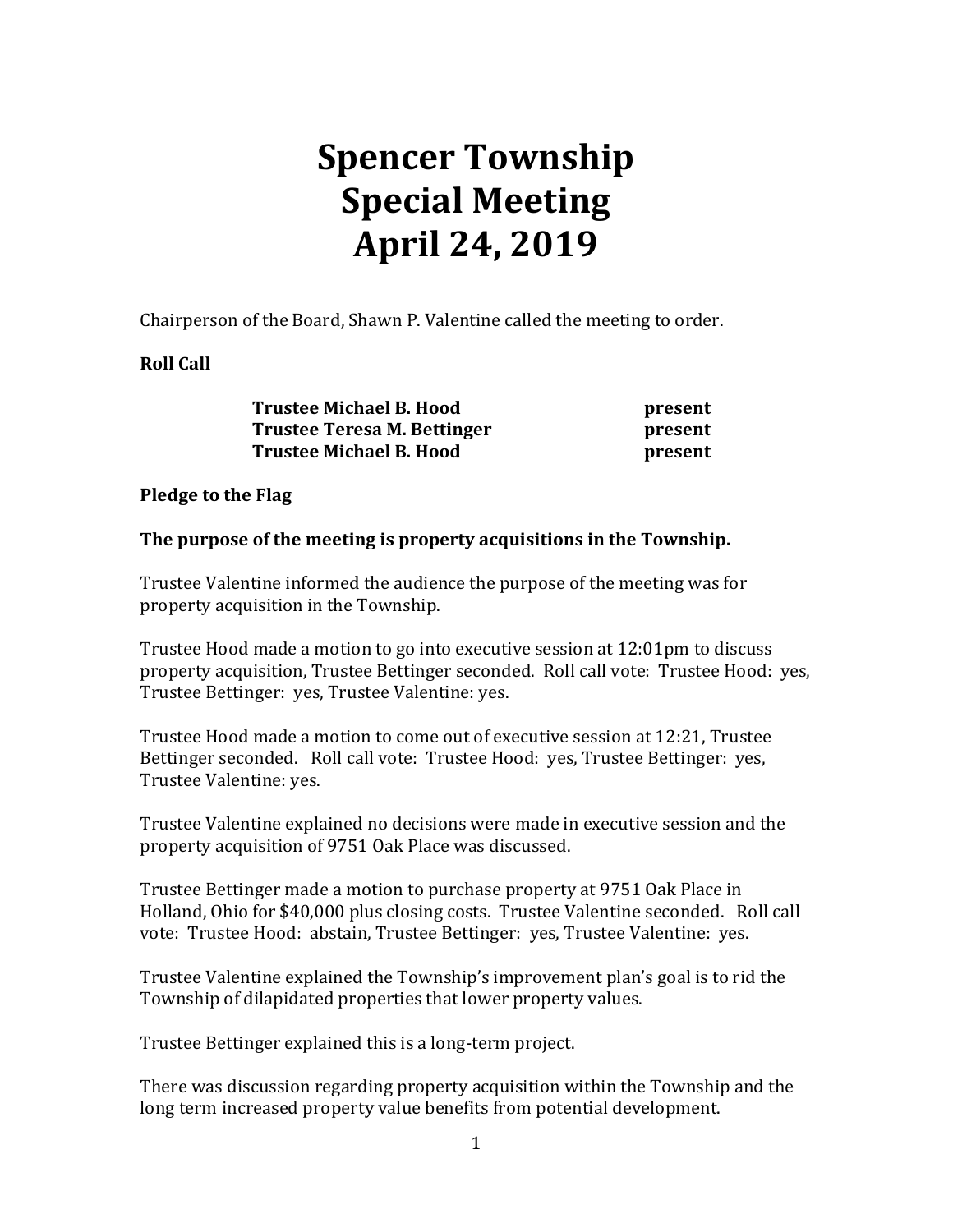There was discussion on having a Township Board representative attend Public Auctions on behalf of the Township. Trustee Shawn Valentine will be the designee and Fiscal Officer Dawn McDonald will be the secondary designee in the event Trustee Valentine is not able to attend.

Title work has to be done before any auction and a \$5000 check has to be in hand in earnest Trustee Valentine explained at public auctions.

The Land Bank will bestow properties upon end users or charge a nominal fee when properties have gone up for foreclosure. Trustee Bettinger explained the Land Bank receives dollars from the Federal government.

Trustee Hood made the motion to have Trustee Valentine act as the designee and Fiscal Officer, Dawn McDonald, act as the secondary to attend Sheriff Sales for properties that come up on mortgage or tax foreclosures. Trustee Bettinger seconded. Roll call vote: Trustee Hood: yes, Trustee Bettinger: yes, Trustee Valentine: yes.

### **Open to the Public**

Jackie Dale, resident, asked if the Township was planning to purchase property outside of Spencer Township. Trustee Valentine explained no the Board is not interested in property outside the Township.

Mrs. Dale also stated when the Township purchases property it pulls from the tax base. Trustee Valentine explained the current homes do not generate much in tax dollars when you consider homestead exemptions and the like. Trustee Valentine explained initially it would draw from the tax base, but long term the Township will benefit from the development opportunities.

Mrs. Dale asked if the Township plans to demolish all the property it is purchasing. Trustee Valentine stated yes and then the Township would sell them as buildable lots. The Township is not getting into the real estate business both Trustee Bettinger and Valentine stated.

Mike Varanese, resident, asked if the taxpayers had any say so on the property purchasing by the Township. Trustee Valentine said yes, the taxpayers do have input.

Jeff Davis, property owner in Spencer Township, asked if the Township was buying properties before they were available for auction. Trustee Valentine stated the Township has been working with the Lucas County Land Bank.